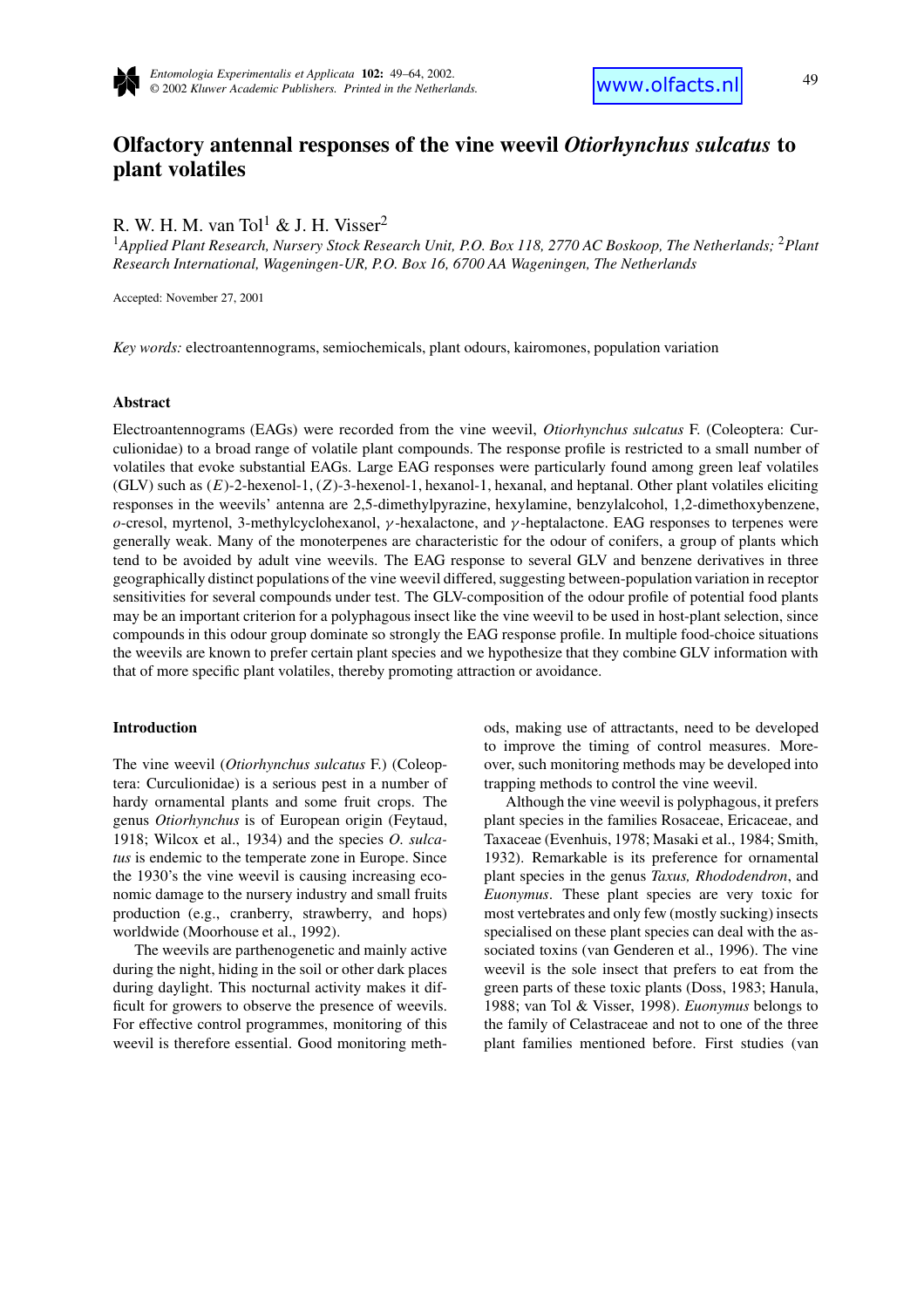

*Figure 1.* EAG response profile of *Otiorhynchus sulcatus* to plant volatiles from the fatty acid derivatives group (in log 2 dilution at the source). EAG peak responses are expressed relative to the standard (*Z*)-3-hexenol-1 (log 2 dilution). Data were analysed with ANOVA after square root transformation of the data. Bars marked by a different letter indicate statistically different EAG responses at the 5% level ( $n = 12$ ).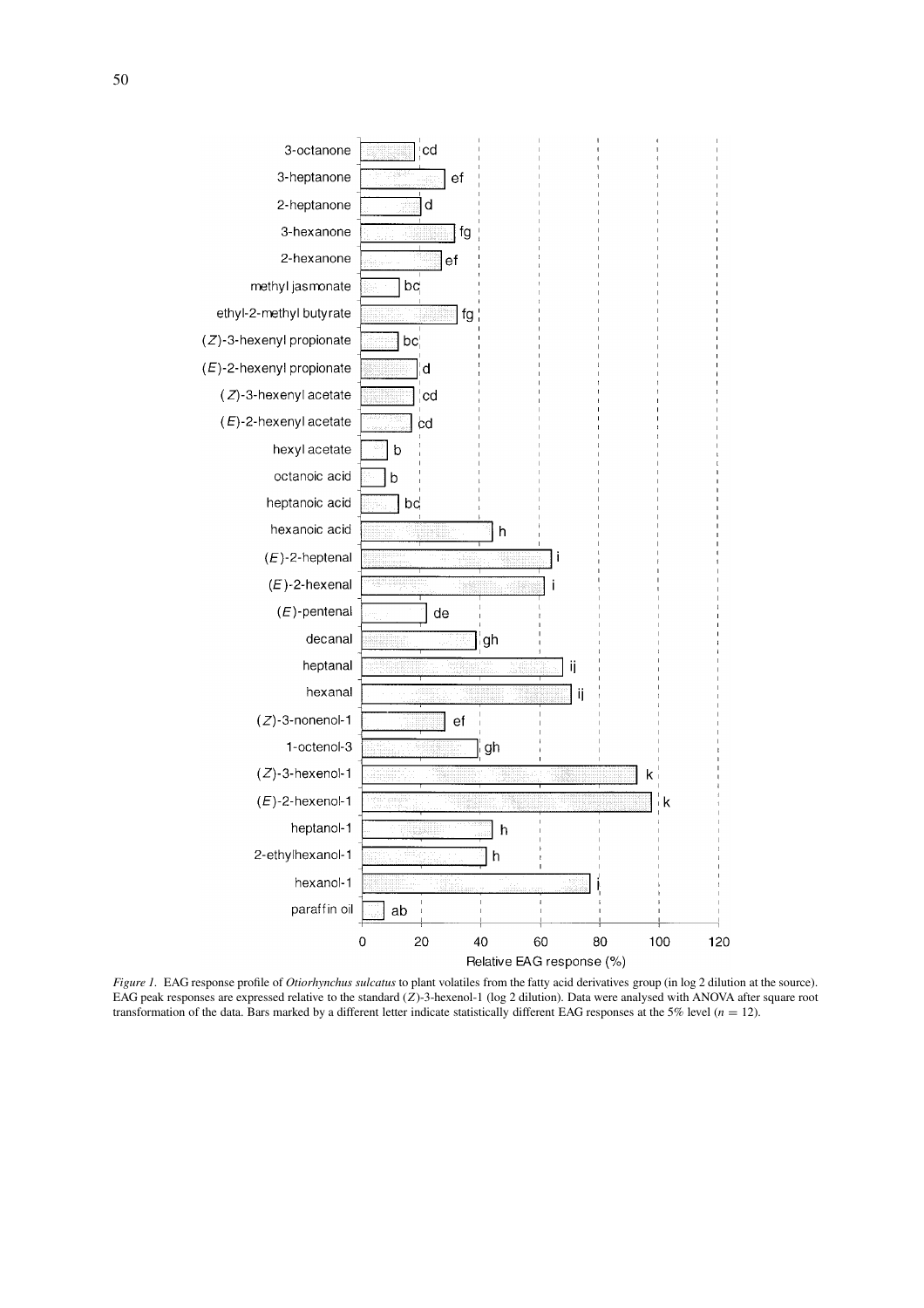Tol, unpubl.) on taxonomic relation between preferred plant species and suitability of these plant species for survival and reproduction of the vine weevil show that their main host plants are in the subclass of the Rosidae to which both families of the Rosaceae and Celastraceae belong.

*Euonymus fortunei* (Turcz.) Hand.-Mazz. is an ornamental ground cover grown commercially in Holland. It is used by several growers as a monitoring tool due to its attractive properties for the adult weevils. The characteristic notching pattern of the weevils on the leaves of this shrub is easy to recognize for the growers. IPM growers spray their crops with chemicals after spotting the first damage on these plants (van Tol, 1996; van der Horst & van Tol, 1995). Although useful, it is a very laborious way of monitoring the presence of the adult weevils. The grower has to plant the shrubs on regular distances in the field and damaged leaves have to be removed regularly to avoid double monitoring later on. The indirect monitoring of the weevils via plant damage in early summer also increases the risk of observing the first weevil damage too late, in that weevils may have started laying eggs before spraying. Using host-plant odour to monitor the first weevils directly in traps would overcome most of the problems mentioned. However, the attractive plant odours have been identified only for more specialised weevil species (Landolt & Phillips, 1997), but not for *O. sulcatus*. Since the vine weevil is a generalist, it is not wise to focus exclusively on odours from *E. fortunei*. Here, we present the results of a comprehensive analysis using electroantennogram (EAG) tests to record the sensory response of vine weevils to a broad range of volatiles known to occur in plant odours. There are no data available about plant preferences for this weevil species. Therefore we did not select certain volatiles but chose a range of common as well as more specific plant compounds to study the response profile of the vine weevil. As such, our study is an extension of earlier work carried out by Pickett et al. (1996). In addition, we assessed whether there are differences between three geographically distinct populations of vine weevils. We selected weevil populations from different host plants for this comparison because in previous research we found that weevils from our test population were attracted to the odour of certain plant species and not to others (van Tol et al., 2000).

# **Materials and methods**

*Insects.* Three populations of *O. sulcatus* from different origins were kept at 22 ◦C in a climate room under long-day conditions (L16:D8). The populations were collected from geographically distinct areas and all three populations have been reproducing for an unknown number of generations on different host plants:

- BNL : Boskoop, the Netherlands. Weevils collected in June 1997 on the Research Station in a field with yew (*Taxus baccata* L.) and spindle tree. This population was originally collected in the Boskoop area on nurseries growing ornamental shrubs and released on a small peninsula with *Taxus, Rhododendron*, and *Euonymus* at the Research Station for Nursery Stock in 1993.
- CUS : East Windsor, Connecticut, USA. Weevils collected in July 1997 in a strawberry field.
- WUS : Aberdeen, Washington State, USA. Weevils collected in July 1997 in a cranberry field.

All populations were fed with a mixture of yew and spindle tree (*E. fortunei* cv. 'Dart's Blanket') after collection from the different areas. A Dutch population collected near Boskoop was used in the EAG screening tests. For a subset of volatiles we recorded the EAGs of the three collected populations to enable comparison between these geographically distinct populations. Weevils (BNL) were collected shortly after emergence from the field and pots in the period April to July 1997 and tested in EAG screening in the period June to September 1997. Populations from the USA (CUS and WUS) were collected in July 1997 and tested in September 1997.

*Electroantennogram recordings.* For EAG recordings the weevils' antenna was amputated at the base of the flagellum and the tip of the last antennal segment was slightly damaged to create an open connection with the internal fluid of the antenna. The base of the antenna was placed in one glass electrode and the top of the antenna only touched the open end of the other glass electrode. Both glass electrodes were filled with a 0.1 M KCl-solution. AgCl-coated-silver wires were inserted into the electrodes and connected to a Grass P16D amplifier via an HIP16A input probe. Signals were amplified using a Philips PM3302 storage oscilloscope and recorded with a Krenz TRC 4010 transient-recorder (12 bits ADC) connected to a computer (Visser & Piron, 1995).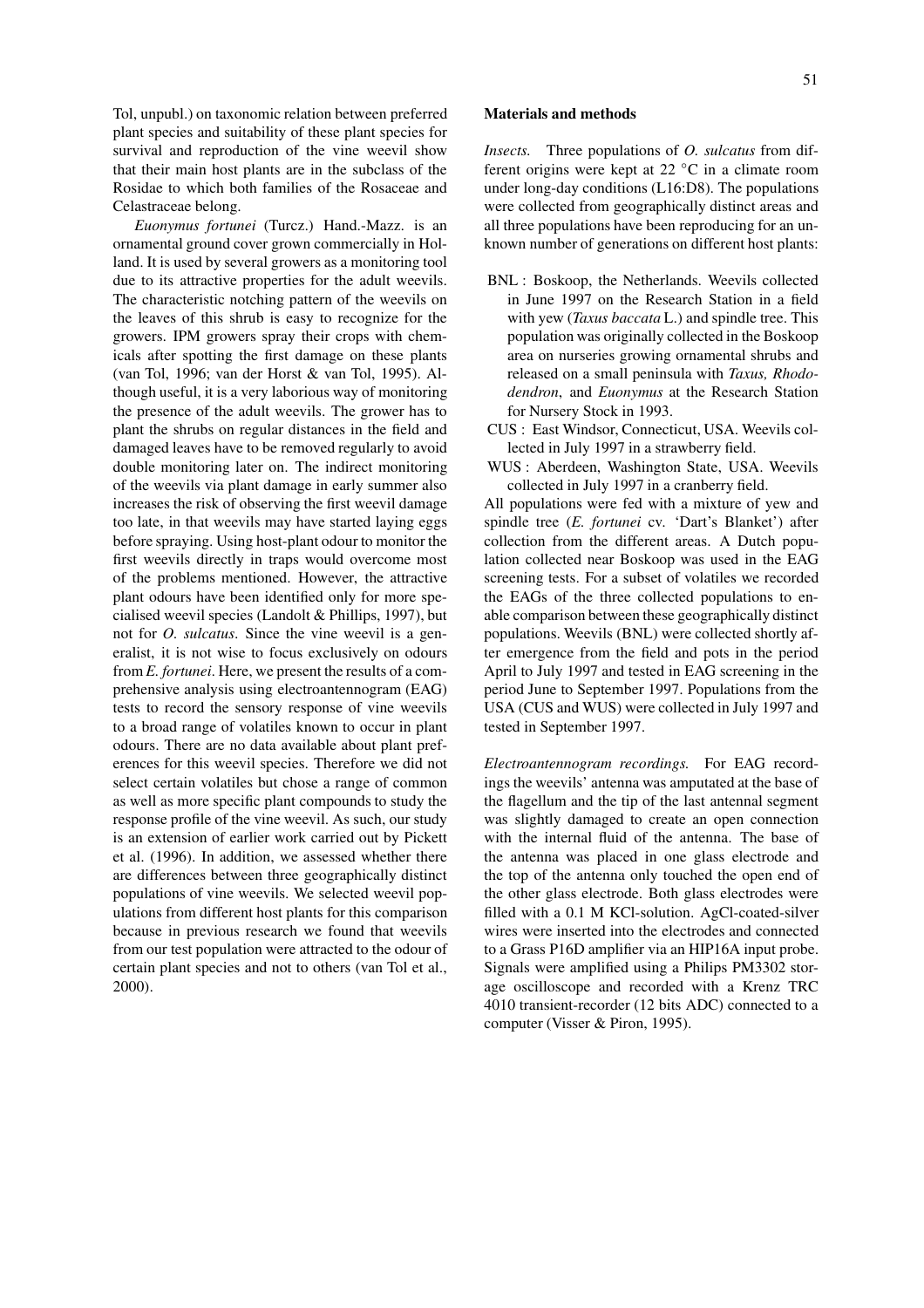*Table 1.* Volatiles tested in EAG screening of *Otiorhynchus sulcatus*

| Chemical <sup>a</sup>            | Source     | Purity $(\%)$ | Chemical <sup>a</sup>                  | Source  | Purity $(\%)$ |
|----------------------------------|------------|---------------|----------------------------------------|---------|---------------|
| <b>Fatty acid derivatives</b>    |            |               | 2-hydroxy-5-methylacetophenone         | Aldrich | 98            |
| hexanol-1                        | Fluka      | 99            | $o$ -cresol                            | Fluka   | 99            |
| 2-ethylhexanol-1                 | Fluka      | 99            | $m$ -cresol                            | Fluka   | 98            |
| heptanol-1                       | Fluka      | 99            | $p$ -cresol                            | Fluka   | 99            |
| $(E)$ -2-hexenol-1               | Roth       | 97            | methyl salicylate                      | Fluka   | 99            |
| $(Z)$ -3-hexenol-1               | Roth       | 97            | 2-phenylethyl acetate                  | Roth    | 97            |
| 1-octenol-3                      | Fluka      | 98            | hexylbenzene                           | Fluka   | 97            |
| $(Z)$ -3-nonenol-1               | Aldrich    | 95            | <b>Terpenes and derivatives</b>        |         |               |
| hexanal                          | Fluka      | 98            | $\beta$ -ocimene                       | Fluka   | 97            |
| heptanal                         | Merck      | 97            | myrcene                                | Roth    | 91            |
| decanal                          | Fluka      | 97            | citral                                 | Roth    | 99            |
| $(E)$ -pentenal                  | Fluka      | 95            | citronellal                            | Roth    | 98            |
| $(E)$ -2-hexenal                 | Roth       | 98            | $(+)$ -citronellol                     | Roth    | 97            |
| $(E)$ -2-heptenal                | Aldrich    | 97            | nerol                                  | Aldrich | 97            |
| hexanoic acid                    | Fluka      | 99            | geraniol                               | Fluka   | 99            |
| heptanoic acid                   | Fluka      | 99            | linalool                               | Fluka   | 97            |
| octanoic acid                    | Fluka      | 99            | $\alpha$ -terpinene                    | Roth    | 90            |
| hexyl acetate                    | Fluka      | 99            | $\gamma$ -terpinene                    | Roth    | 94            |
| $(E)$ -2-hexenyl acetate         | ICN/K&K    | 99            | $(-)$ - $(R)$ - $\alpha$ -phellandrene | Fluka   | 99            |
| $(Z)$ -3-hexenyl acetate         | Roth       | 99            | terpinolene                            | Roth    | 96            |
| $(E)$ -2-hexenyl propionate      | ICN/K&K    | 99            | $(+)$ -limonene                        | Roth    | 99            |
| $(Z)$ -3-hexenyl propionate      | ICN/K&K    | 99            | $\alpha$ -terpineol                    | Roth    | 98            |
| ethyl-2-methyl butyrate          | Fluka      | 95            | terpinyl acetate                       | Roth    | 94            |
| methyl jasmonate                 | Aldrich    | 95            | $(+)$ - $(S)$ -carvone                 | Roth    | 98            |
| 2-hexanone                       | Fluka      | 98            | $(-)$ - $(R)$ -carvone                 | Aldrich | 98            |
| 3-hexanone                       | Fluka      | 96            | carvacrol                              | Fluka   | 96            |
| 2-heptanone                      | Aldrich    | 98            | carvacrol methylether                  | Fluka   | 98            |
| 3-heptanone                      | Aldrich    | 98            | sabinene                               | Roth    | 96            |
| 3-octanone                       | Aldrich    | 99            | thujylalcohol                          | Roth    | 95            |
| N- and/or S-containing volatiles |            |               | $\alpha$ -thujone                      | Roth    | 95            |
| hexylamine                       | Fluka      | 99            | $\delta$ -3-carene                     | Roth    | 98            |
| ethanolamine                     | Fluka      | 99            | $(+)$ - $(1R)$ - $\alpha$ -pinene      | Fluka   | 99            |
| hexanonitrile                    | Aldrich    | 98            | $(-)$ - $(1S)$ - $\beta$ -pinene       | Fluka   | 99            |
| heptanonitrile                   | ICN/K&K    | 92            | $(-)$ - $(1S)$ - $\alpha$ -pinene      | Fluka   | 99            |
| 4-methoxyphenylacetonitrile      | Fluka      | 97            | myrtenol                               | Fluka   | 99            |
| pyridine                         | Aldrich    | 99            | myrtenal                               | Fluka   | 97            |
| ethyl nicotinate                 | Fluka      | 98            | 1.4-cineole                            | Roth    | 93            |
| ethyl nipecotate                 | Fluka      | 97            | 1,8-cineole                            | Roth    | 99            |
| 2,5-dimethylpyrazine             | Fluka      | 93            | $(-)$ -fenchone                        | Fluka   | 98            |
| 1-hexanethiol                    | Fluka      | 97            | $(+)$ -fenchone                        | Fluka   | 98            |
| 1,6-hexanedithiol                | Fluka      | 97            | $(E, E)$ -farnesol                     | Aldrich | 96            |
| butyl isothiocyanate             | Aldrich    | 97            | $(E, E)$ -farnesyl acetate             | Aldrich | 96            |
| tert-butyl isothiocyanate        | Aldrich    | 99            | $(E, E)$ - $\alpha$ -farnesene         | TNO     | 95            |
| allyl isothiocyanate             | Aldrich    | 95            | $(E)$ - $\beta$ -farnesene             | TNO     | 98            |
| 3-butenyl isothiocyanate         | Rothamsted | 98            | $\alpha$ -ionone                       | Roth    | 92            |
| 4-pentenyl isothiocyanate        | Rothamsted | 98            | $\beta$ -ionone                        | Fluka   | 95            |
| benzyl isothiocyanate            | Fluka      | 97            | $(-)$ - $\alpha$ -bisabolol            | Roth    | 96            |
| 2-phenylethyl isothiocyanate     | Fluka      | 97            | $\alpha$ -humulene                     | Fluka   | 98            |
| <b>Benzene derivatives</b>       |            |               | germacrone                             | Fluka   | 99            |
| benzylalcohol                    | Aldrich    | 99            | $(-)$ - $(E)$ -caryophyllene           | Fluka   | 99            |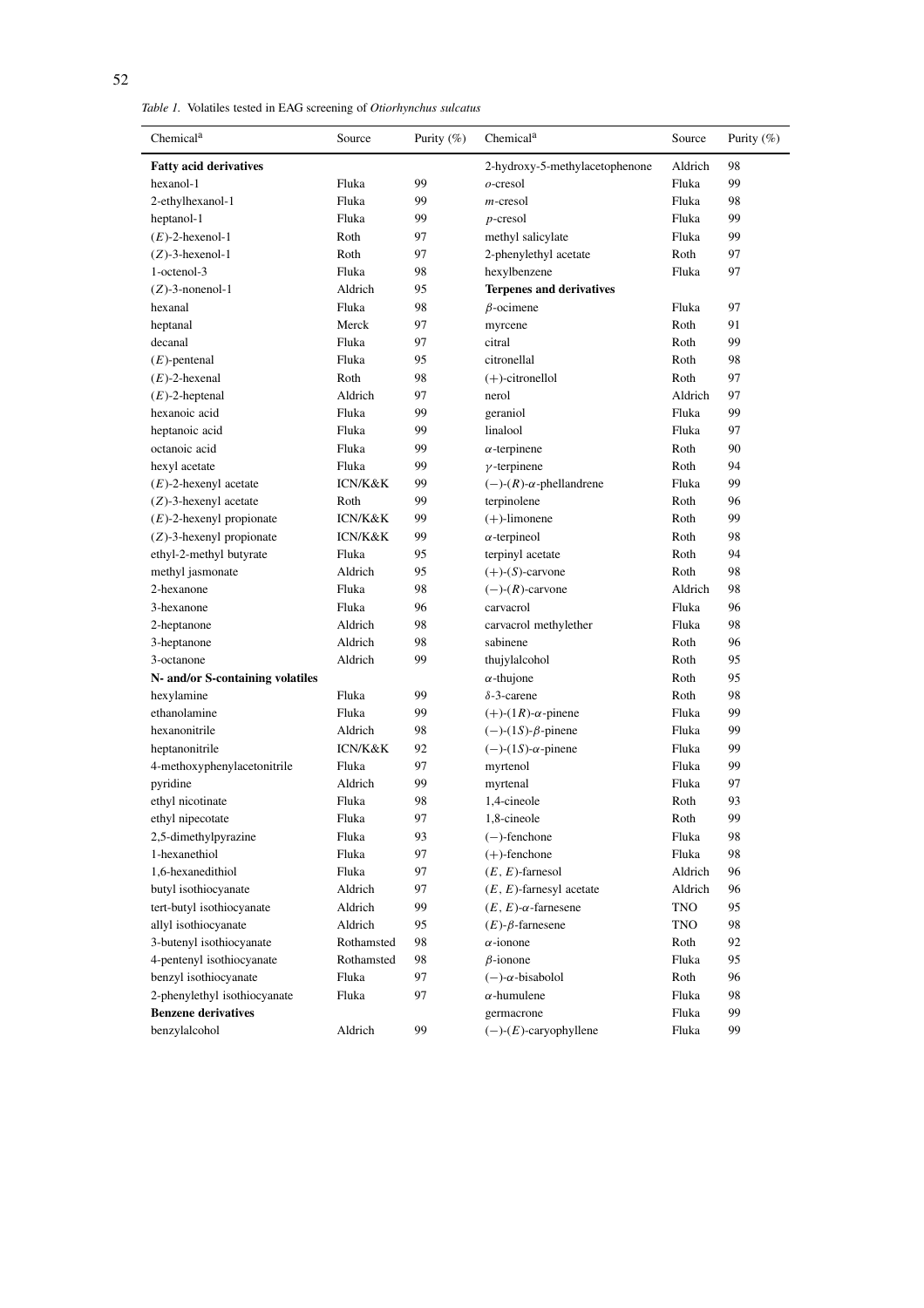*Table 1.* Continued

| Chemical <sup>a</sup>           | Source  | Purity $(\% )$ | Chemical <sup>a</sup>                      | Source     | Purity $(\%)$ |
|---------------------------------|---------|----------------|--------------------------------------------|------------|---------------|
| 2-phenylethylalcohol            | Fluka   | 99             | Cyclic alcohols, ketones                   |            |               |
| benzaldehyde                    | Roth    | 98             | 1-methylcyclopentanol                      | Aldrich    | 99            |
| 3-phenylpropionaldehyde         | Fluka   | 95             | 2-methylcyclohexanol                       | Fluka      | 98            |
| $(E)$ -cinnamic aldehyde        | Roth    | 99             | 3-methylcyclohexanol                       | Fluka      | 98            |
| 2-methoxybenzaldehyde           | Aldrich | 98             | 4-methylcyclohexanol                       | Fluka      | 98            |
| 3-methoxybenzaldehyde           | Aldrich | 99             | 2-methylcyclohexanone                      | Fluka      | 99            |
| 4-methoxybenzaldehyde           | Aldrich | 98             | 3-methylcyclohexanone                      | Fluka      | 97            |
| 2-hydroxybenzaldehyde           | Roth    | 99             | 4-methylcyclohexanone                      | Fluka      | 97            |
| 4-isopropylbenzaldehyde         | Roth    | 97             | <b>Lactones and lactols</b>                |            |               |
| 2-hydroxy-4-methoxybenzaldehyde | Fluka   | 98             | $\nu$ -hexalactone                         | Roth       | 98            |
| 2-hydroxy-5-methoxybenzaldehyde | Fluka   | 98             | $\nu$ -heptalactone                        | Roth       | 98            |
| 1,2-dimethoxybenzene            | Aldrich | 99             | $\nu$ -octalactone                         | Roth       | 97            |
| 1,2-dimethoxy-4-propenylbenzene | Aldrich | 99             | $\nu$ -nonalactone                         | Roth       | 99            |
| $\alpha$ -asarone               | Roth    | 93             | $\delta$ -heptalactone                     | Roth       | 87            |
| $\beta$ -asarone                | Roth    | 98             | $(+)$ - $(4aS,7S,7aR)$ -nepetalactone      | Rothamsted | 98            |
| eugenol                         | Roth    | 99             | $(-)$ - $(1R, 4aS, 7S, 7aR)$ -nepetalactol | Rothamsted | 98            |

aChemicals are diluted 100 fold in paraffin oil.

The recordings were digitized and stored for 20.5 s, starting 4 s prior to the 2-s odour stimulus injection. The data were analysed by software developed in Asyst 3.1 (Visser & Piron, 1995). The digitized signals were subjected to the smooth function of Asyst (cut-off frequency at 0.1) and corrected for DC drift by subtraction (Visser & Piron, 1995). Several parameters were assessed, but here we only present the results of the peak response, being the largest negative potential recorded upon stimulus injection. The absolute EAG responses were normalized and expressed as a percentage response relative to the responses of adjacent standard stimuli using 1% (v/v) (*Z*)-3-hexenol-1 in paraffin oil.

*Protocol for odour stimuli.* Table 1 lists all volatiles tested. The volatiles were diluted to  $1\%$  (v/v) in paraffin oil (Merck, Uvasol). At this dilution several volatiles, evoked significantly different EAG peak amplitudes. At higher concentrations overstimulation and insufficient recovery of the antenna resulted in large variability of the EAGs (see results dose-response curves). Twenty-five  $\mu$ l of each solution was applied on filter papers  $(6 \times 0.8 \text{ cm})$ , which were then placed in Pasteur pipettes. The weevils' antenna was stimulated for 2 s by air passing at a rate of 1 ml s<sup>-1</sup> through the Pasteur pipette into a tube with a continuous air stream of 40 cm s<sup>-1</sup> (flow-rate: 30 ml s<sup>-1</sup>) over the

antennal preparation. The maximum deflection of the signal (absolute EAG response) was recorded.

The EAG response to the volatiles listed in Table 1 was repeated 12 times with weevils of the Dutch population (BNL). For each of the five subgroups of volatiles tested (subgroups are groups of volatiles as presented in Figures 1–5) order of volatiles tested per weevil antenna was randomly determined. Paraffin oil without volatiles served as a control for the antennal response in the series of volatiles tested. Twenty-two plant volatiles (Table 2), viz., those showing substantial peaks in the EAG recordings with the BNL population, were selected for comparison with the populations of Connecticut (CUS) and Washington State (WUS). The volatiles were tested on the antennae of 12 weevils from each population. EAG data for the volatiles tested on the BNL-population were analysed with ANOVA after square root transformation of the data. Analysis for population differences of EAG peak responses to 22 volatiles was performed by Inorthogonal Analysis of Variance after square root transformation of the data with the Genstat 4.2 computer program.

*Dose-response curves.* Serial dilutions from a limited number of green leaf volatiles (fatty acid derivatives) were prepared and used for recording EAGs. This was done in order to investigate whether the rank order of EAG responses changes with the dosage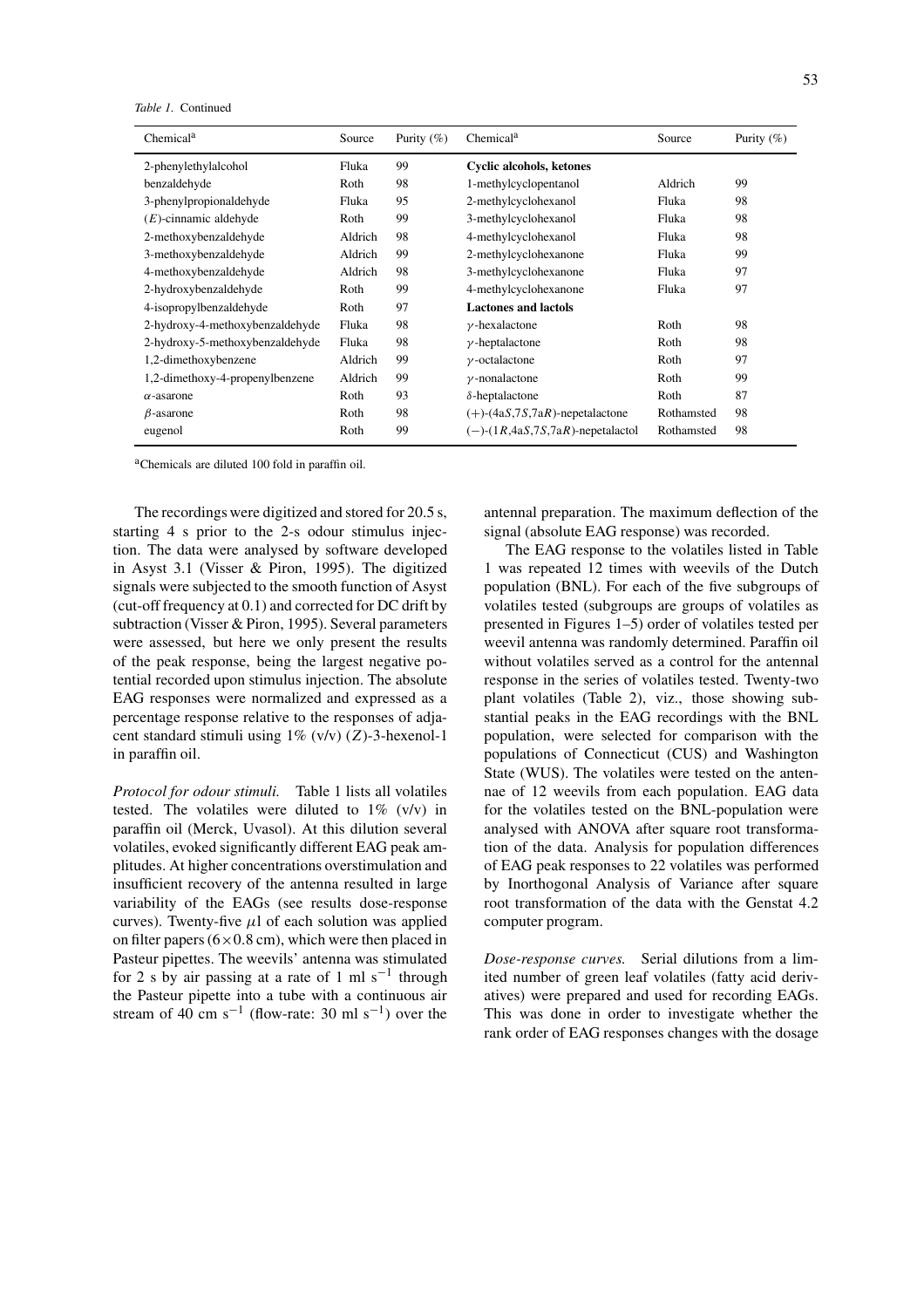

*Figure 2.* EAG response profile of *Otiorhynchus sulcatus* to plant volatiles with N- and/or S-containing molecules (in log 2 dilution at the source). EAG peak responses are expressed relative to the standard (*Z*)-3-hexenol-1 (log 2 dilution). Data were analysed with ANOVA after square root transformation of the data. Bars marked by a different letter indicate statistically different EAG responses at the 5% level (*n* = 12).

and to determine at what dosage differences in EAG peak amplitude between the tested volatiles occur. Four volatiles with high absolute peak responses, i.e., (*E*)-2-hexenal, (*E*)-2-hexenol-1, (*Z*)-3-hexenol-1, and  $(E)$ -2-heptenal, were tested at five dilutions (v/v) in paraffin oil. (*Z*)-3-hexenol-1 at  $1\%$  (v/v) dilution in paraffin oil was used as a standard.

# **Results**

#### *Response profile*

*Fatty acid derivatives (Figure 1).* The absolute EAG response of the vine weevil to the standard (*Z*)-3 hexenol-1, diluted 100-fold in paraffin oil, was 1*.*3 ± 0.3 mV (mean  $\pm$  95% c.i.). Volatiles in the group of general green leaf volatiles evoking substantial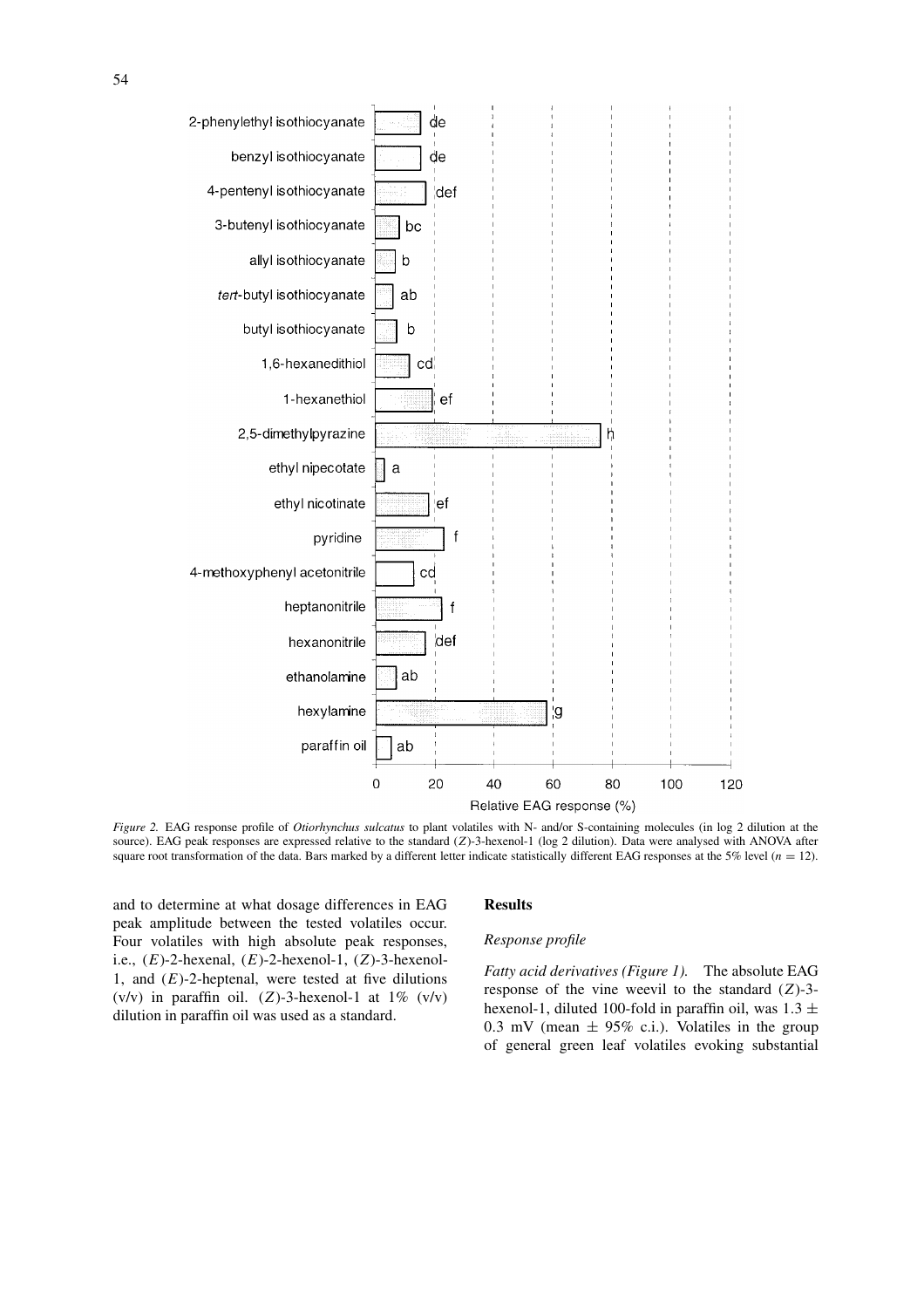

*Figure 3.* EAG response profile of *Otiorhynchus sulcatus* to plant volatiles from the benzene derivatives group (in log 2 dilution at the source). EAG peak responses are expressed relative to the standard (*Z*)-3-hexenol-1 (log 2 dilution). Data were analysed with ANOVA after square root transformation of the data. Bars marked by a different letter indicate statistically different EAG responses at the 5% level  $(n = 12)$ .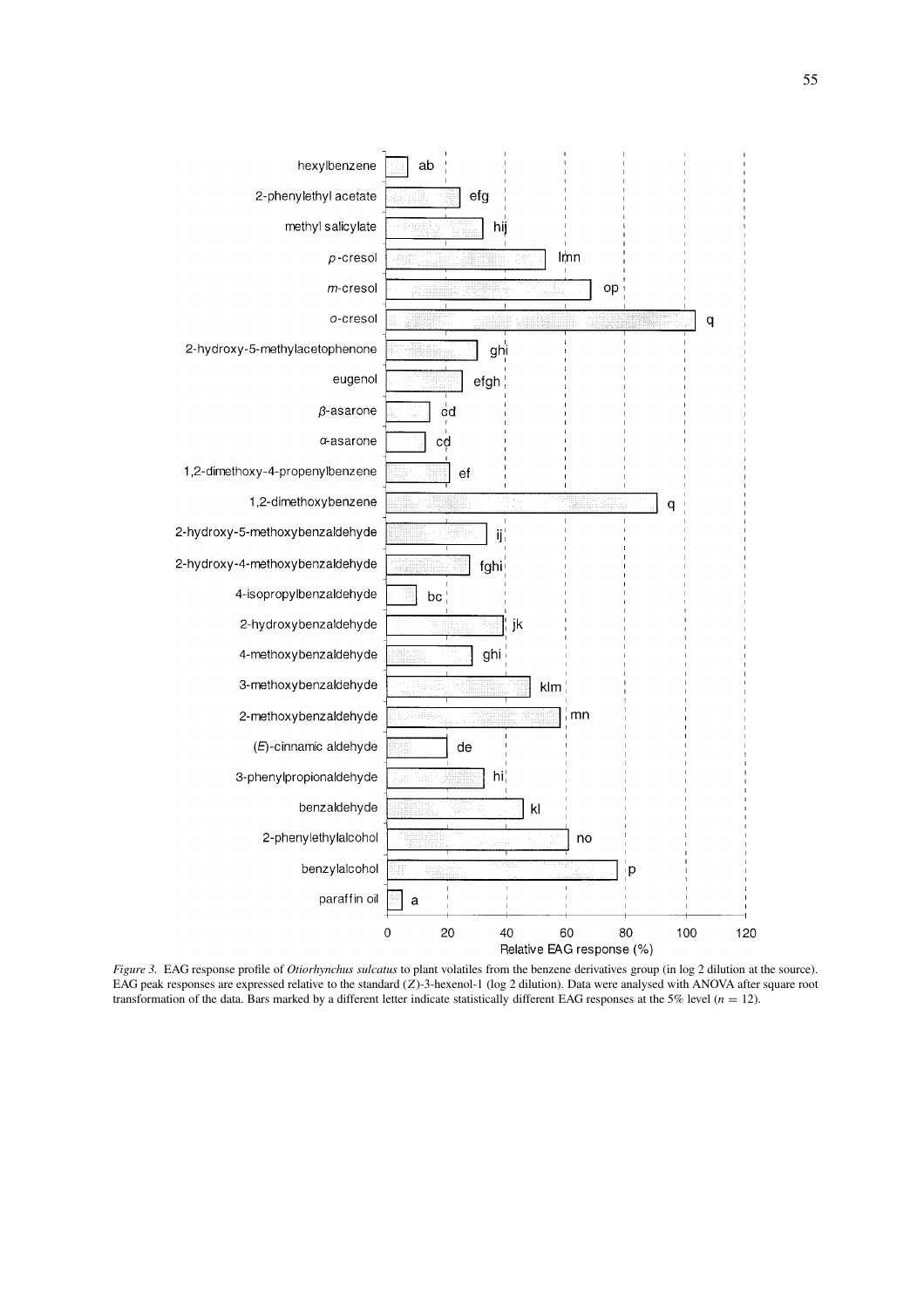| Chemical <sup>a</sup>  | EAG peak responses <sup>c</sup> |                             |                                    |  |  |
|------------------------|---------------------------------|-----------------------------|------------------------------------|--|--|
|                        | CUS population <sup>b</sup>     | WUS population <sup>b</sup> | <b>BNL</b> population <sup>b</sup> |  |  |
| $(E)$ -2-hexenal       | 62a                             | 57 ab                       | 54 b                               |  |  |
| $(E)$ -2-hexenol-1     | 94                              | 93                          | 91                                 |  |  |
| $(Z)$ -3-hexenol-1     | 103a                            | 86 b                        | 88 b                               |  |  |
| benzylalcohol          | 62                              | 64                          | 61                                 |  |  |
| 2,5-dimethylpyrazine   | 63                              | 58                          | 59                                 |  |  |
| hexylamine             | 22 <sub>b</sub>                 | 19 <sub>b</sub>             | 29a                                |  |  |
| benzaldehyde           | 51 a                            | 38 <sub>b</sub>             | 48 a                               |  |  |
| 2-methoxybenzaldehyde  | 58 ab                           | 56 b                        | 61 a                               |  |  |
| 3-methoxybenzaldehyde  | 53 a                            | 45 b                        | 50 a                               |  |  |
| 4-methoxybenzaldehyde  | 24a                             | 20 <sub>b</sub>             | 20 <sub>b</sub>                    |  |  |
| 2-hydroxybenzaldehyde  | 41 a                            | $37$ ab                     | 35 <sub>b</sub>                    |  |  |
| 1,2-dimethoxybenzene   | 96                              | 103                         | 98                                 |  |  |
| $o$ -cresol            | 107 <sub>b</sub>                | 127a                        | 123a                               |  |  |
| $m$ -cresol            | 46 b                            | 54 a                        | 59 a                               |  |  |
| $p$ -cresol            | 51 b                            | 46 b                        | 59 a                               |  |  |
| linalool               | 53                              | 52                          | 56                                 |  |  |
| $\alpha$ -terpineol    | 42                              | 43                          | 47                                 |  |  |
| $(+)$ - $(S)$ -carvone | 33                              | 31                          | 34                                 |  |  |
| $(-)$ - $(R)$ -carvone | 29                              | 29                          | 28                                 |  |  |
| myrtenol               | 58                              | 61                          | 56                                 |  |  |
| myrtenal               | 44 a                            | 38 b                        | 42 a                               |  |  |
| $\gamma$ -hexalactone  | 54 a                            | 48 b                        | 55 a                               |  |  |

*Table 2.* Comparison of mean normalised EAG peak responses  $(n = 12)$  to 22 plant volatiles (in log 2 dilution at the source) for three geographically isolated populations of *Otiorhynchus sulcatus*

<sup>a</sup>Chemicals are diluted 100 fold in paraffin oil.

 ${}^{b}$ BNL = weevil population collected from a field with yew and spindle tree in Boskoop, The Netherlands; CUS = weevil population collected from a strawberry field in East Windsor, Connecticut, USA;  $WUS =$  weevil population collected from a cranberry field in Aberdeen, Washington State, USA.

cValues are predicted values from the statistic analysis. Inorthogonal Analysis of Variance was performed on square root transformed data (corrected for response to mineral oil alone) with the Genstat 4.2 computer program. Values followed by a different letter in the same row indicate statistically significant different EAG responses between the populations for a particular odour at the 5% level. Odours with no different EAGs are not followed by a letter.

responses, in order of decreasing values, were (*E*)- 2-hexenol-1, (*Z*)-3-hexenol-1, hexanol-1, hexanal, heptanal, (*E*)-2-heptenal, and (*E*)-2-hexenal. Except for hexanoic acid, acids elicited very low EAG responses. The ketones as well as the tested acetates and propionates also elicited weak EAG responses.

Several saturated and unsaturated aliphatic alcohols and aldehydes within this group elicited distinct EAG peaks. Comparing the properties of these volatiles revealed the potential of particular molecular structures to stimulate the weevil's sensors. The unsaturated C6-alcohols elicited larger EAGs than the saturated homologue molecule or the saturated and unsaturated C6-aldehydes ((*Z*)-3-hexenol-1  $= (E)$ -2-hexenol-1 > hexanol-1 =  $(E)$ -2-hexenal = hexanal). For the saturated C7-alcohol the response was lower than for the saturated and unsaturated C7 aldehydes (heptanol-1  $\lt$  heptanal  $=(E)$ -2-heptenal). The number of C-atoms in alcohols and aldehydes also affected the response. For saturated and unsaturated alcohols the response decreased with longer carbon chains  $((Z)$ -3-hexenol-1 =  $(E)$ -2-hexenol-1 *>* 1-octenol-3 *>* (*Z*)-3-nonenol-1 and hexanol-1 *>* heptanol-1). In the aldehyde group there was no increase in response comparing the C6-chain with the C7-chain. Only in the saturated aldehyde group we tested a volatile with a longer carbon chain (C10) that evoked a smaller response than the C6- and C7-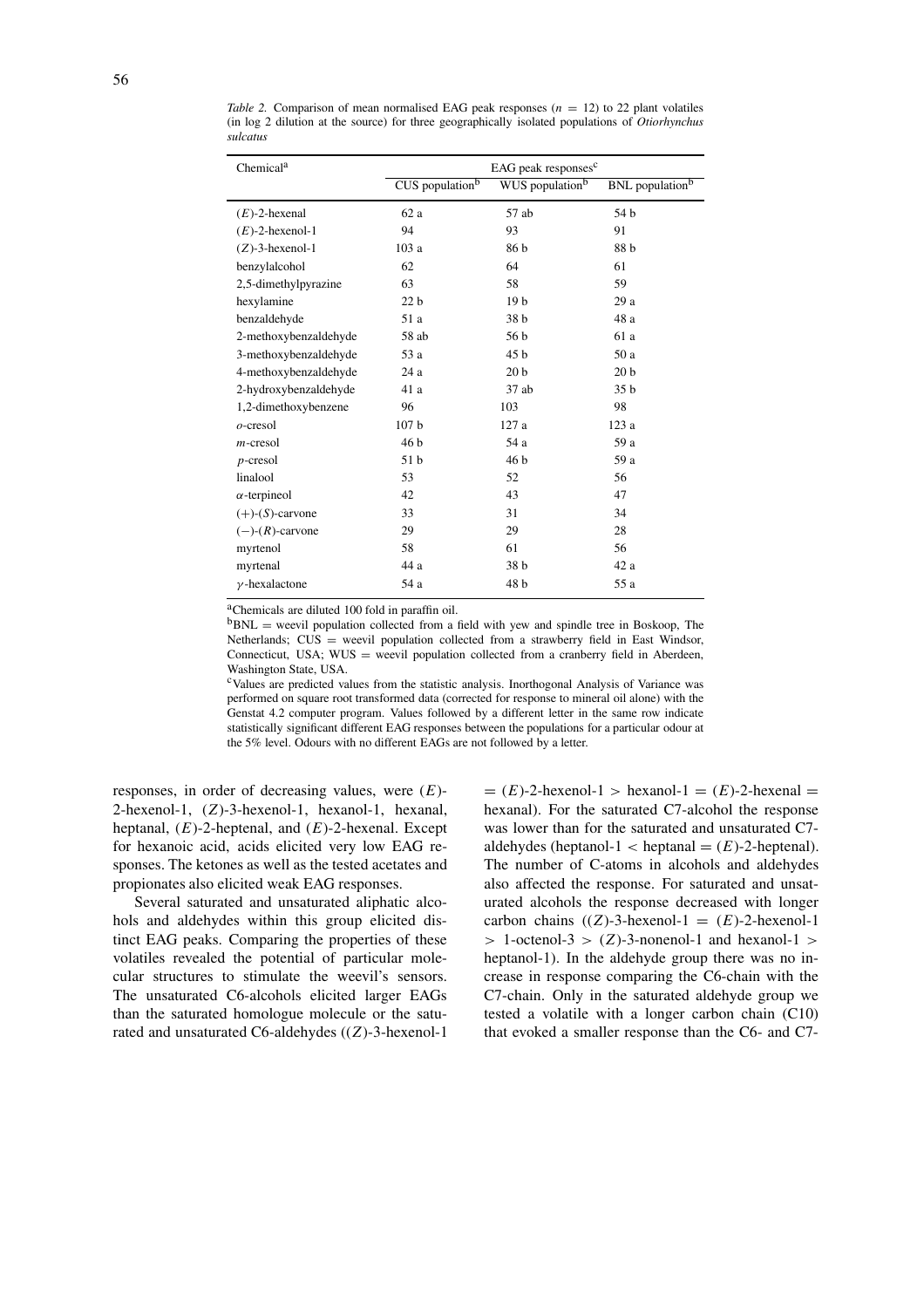homologue (hexanal  $=$  heptanal  $>$  decanal). In the unsaturated aldehyde group we also examined a C5 chain that elicited a lower response than the C6- and C7-carbon chains indicating that C6- and C7-carbon chains are the most active molecules in the group of general green leaf volatiles  $((E)$ -pentenal  $\lt$   $(E)$ -2hexenal  $=(E)$ -2-heptenal). Among the acids, the C6carbon chain also was the most active one (hexanoic  $\alpha$ id > heptanoic  $\alpha$ cid = octanoic  $\alpha$ cid). The ester ethyl-2-methyl butyrate gave results comparable with hexanoic acid. Within the group of green leaf volatiles the ketones, acetates, and propionates gave generally low responses with no structure-related differences in activity.

*N- and/or S-containing volatiles (Figure 2).* Except for 2,5-dimethylpyrazine and hexylamine, only low response amplitudes to volatiles from this group were recorded. Hexylamine gave rise to large variation in the antennal response of the weevil. Since shape (rise and decay of EAGs in time) of the responses did not vary and speed of decay was not abnormal when compared to other volatiles tested we suspect that the variability in peak response is caused by the variable damage to the club of the antenna. The club of the antenna is artificially damaged prior to recording to make EAG measurements possible.

*Benzene derivatives (Figure 3).* In this group *o*cresol, 1,2-dimethoxybenzene, and benzylalcohol were eliciting high EAG responses. Other volatiles eliciting a clear response were *m*-cresol, *p*-cresol, and 2-phenylethylalcohol. Benzaldehyde gave a relatively low EAG response compared to the alcohol equivalent, benzylalcohol. Further, 2-methoxybenzaldehyde and 3-methoxybenzaldehydeevoked intermediate EAG responses.

As for the green leaf volatiles there was a higher EAG response to the benzene ring with an alcohol group compared to an aldehyde group (benzylalcohol *>* benzaldehyde). The addition of a methoxy-group to the benzaldehyde molecule clearly affected the EAG response: larger EAGs were recorded for 2-methoxybenzaldehyde than benzaldehyde, but 4-methoxybenzaldehyde was less active than 2-methoxybenzaldehyde (2-methoxybenzaldehyde *>* benzaldehyde = 3-methoxybenzaldehyde *>* 4-methoxybenzaldehyde). Replacing the methoxy-group with a hydroxy-group reduced the EAG response (2-methoxybenzaldehyde*>* 2-hydroxybenzaldehyde). Adding a hydroxy-group or a combination of hydroxy- and a methoxy-group at the benzaldehyde molecule did not increase the response (benzaldehyde = 4-hydroxybenzaldehyde *<* 2-hydroxy-4-methoxybenzaldehyde= 2-hydroxy-5-methoxybenzaldehyde).

Clear structure-related EAGs were found for the cresols. Cresol (methylphenol) with the methyl-group placed at the 2-position was superior in eliciting EAG responses to the 3- or 4-positioned methyl-group. Veratrole (1,2-dimethoxybenzene) has two methoxygroups adhering at the benzene ring whereas *o*-cresol has a hydroxy- and a methyl-group at these places instead. Both volatiles gave similarly high responsepeaks (*>* 90%). Volatiles like 1,2-dimethoxy-4 propenylbenzene, *α*-asarone, and *β*-asarone differing from 1,2-dimethoxybenzene by one or two extra adhering groups, evoke only small responses. Finally, the comparison of 3-phenylpropionaldehyde structurally related to 2-phenylethylalcohol and 2 phenylethylacetate indicated that the antennal response decreased from alcohol to aldehyde to acetate.

*Terpenes and derivatives (Figure 4).* We tested 42 terpenes and observed only low EAG responses to most of the volatiles tested. Myrtenol elicited the highest EAG response of all tested terpenoids. The alcohol structure was more active than the aldehyde structure (myrtenol *>* myrtenal). Similar ring-structured molecules as myrtenol and myrtenal, but without an aldehyde or alcohol group elicited only low EAG responses (myrtenol *>* myrtenal *>* pinenes). Comparing related alcohols within the group of terpenoids revealed the importance of the configuration of the molecule for the EAG response (linalool *>* nerol *>*  $\gamma$ geraniol  $=$  citronellol).

*Cyclic alcohols and ketones (Figure 5).* Several of the cyclic hexanols evoke comparable, large EAG responses as the non-cyclic hexanol-1. The response to the cyclic hexanones is lower than to the equivalent alcohols.

For methylcyclohexanols it was the 3-position of the methyl-group that elicited larger EAG responses than the 2-position or the 4-position. The results with the methylcyclohexanols and the structurally related methylcyclohexanones indicated the higher impact of the alcohol group over the ketone group.

*Lactones and lactols (Figure 5). γ* -Hexalactone and *γ* -heptalactone evoked high responses from the weevils' antennae (70–80%). Response to other lac-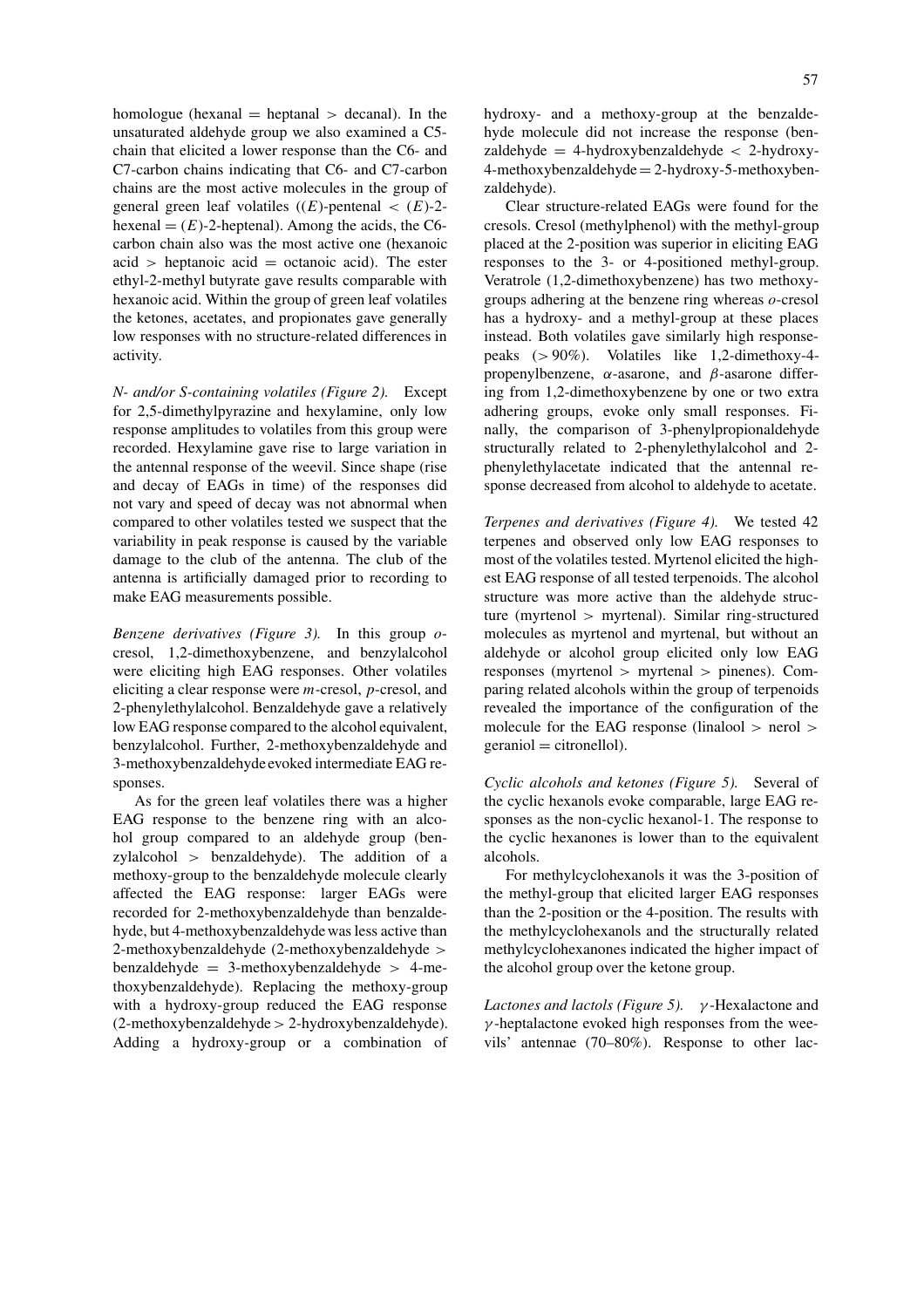

*Figure 4.* EAG response profile of *Otiorhynchus sulcatus* to plant volatiles from the terpenes and derivatives group (in log 2 dilution at the source). EAG peak responses are expressed relative to the standard (*Z*)-3-hexenol-1 (log 2 dilution). Data were analysed with ANOVA after square root transformation of the data. Bars marked by a different letter indicate statistically different EAG responses at the 5% level (*n* = 12).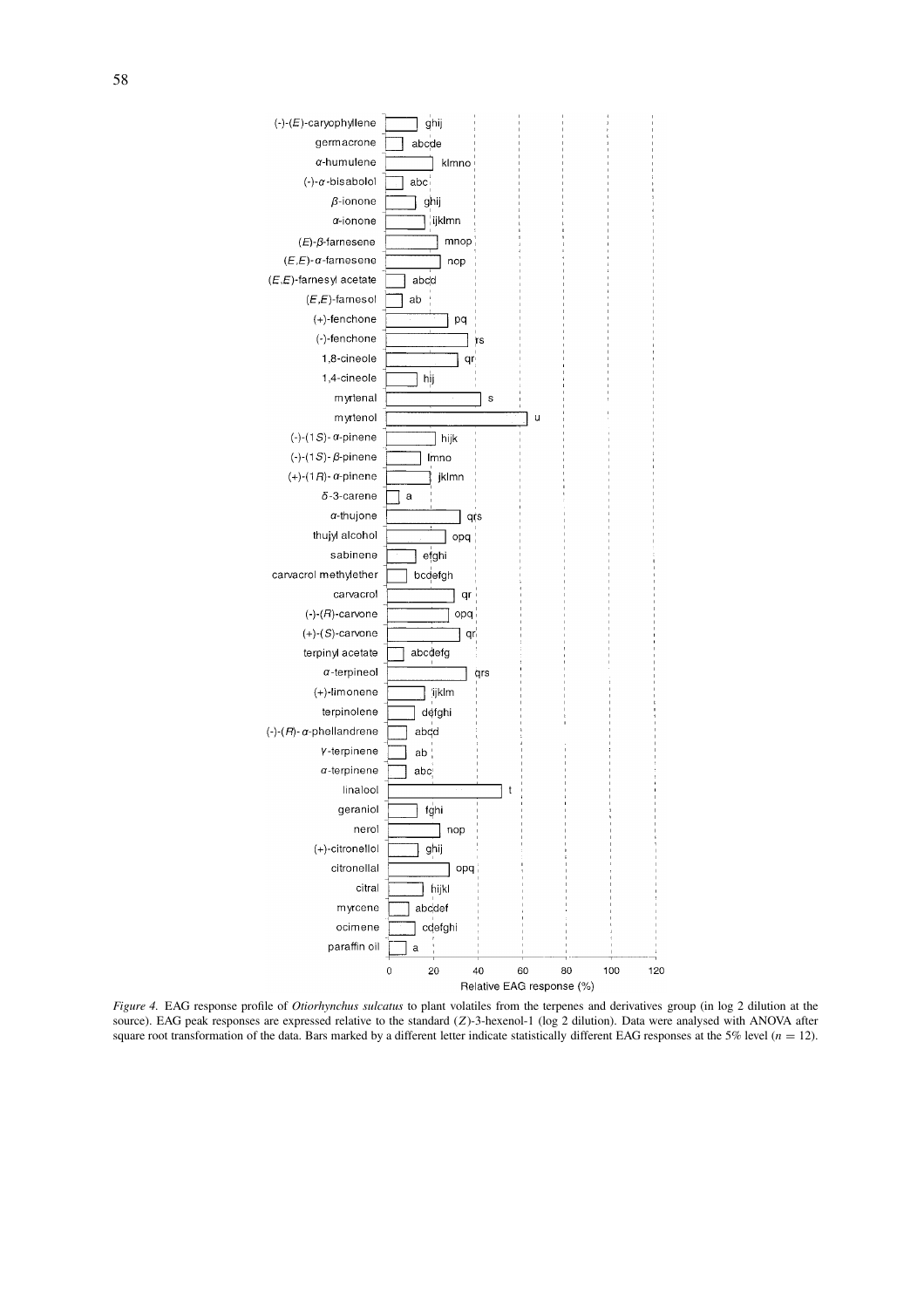

*Figure 5.* EAG response profile of *Otiorhynchus sulcatus* to plant volatiles from the group with cyclic alcohols, cyclic ketones, lactones, and lactols (in log 2 dilution at the source). EAG peak responses are expressed relative to the standard (*Z*)-3-hexenol-1 (log 2 dilution). Data were analysed with ANOVA after square root transformation of the data. Bars marked by a different letter indicate statistically different EAG responses at the 5% level  $(n = 12)$ .

tones were low. A moderate response to the aphid sex pheromone components nepetalactone (52%) and nepetalactol (49%) was recorded.

The EAG response to the lactones depended on the carbon chain length. The C6- and the C7-chain gave equally large EAG responses as the C8-chain. The ring structure had also a large effect on the response. *δ*-Heptalactone gave compared to *γ* -hexalactone only a very weak EAG response. The ring structure and not chain length was causing this lower response to *δ*-heptalactone, because *γ* -heptalactone (a five-ring lactone) evoked a larger response on the antennae than *δ*-heptalactone.

### *Dose-response relationships*

The relative EAG responses (Figure 6) to (*Z*)-3 hexenol-1 and (*E*)-2-hexenol-1 were logarithmically increasing with the dosis from log 5 dilution to log 1. In contrast (*E*)-2-hexenal and (*E*)-2-heptenal increased linearly. At the low dosages (log 3 to log 5) the response to the alcohols could not be distinguished from the response to the aldehydes. At log 5 dilution the EAG responses to the leaf aldehydes and alcohols did not differ from the response to pure paraffin oil.

# *Variation between populations*

The EAG response profiles of the three weevil populations from the Netherlands and The USA (Table 2) differed significantly  $(P = 0.04)$ . Volatiles with high relative EAG peak responses (80 to 130%) that differ significantly were (*Z*)-3-hexenol-1 and *o*-cresol. The EAG response to (*Z*)-3-hexenol-1 was on average 20% higher and to *o*-cresol 20% lower for the North-American CUS-population (strawberry field) than for the other two populations. The other GLV tested  $((E)$ -2-hexenal) as well as the two cresols structurally related to *o*-cresol gave similar differences in response for the CUS-population when compared to the BNL-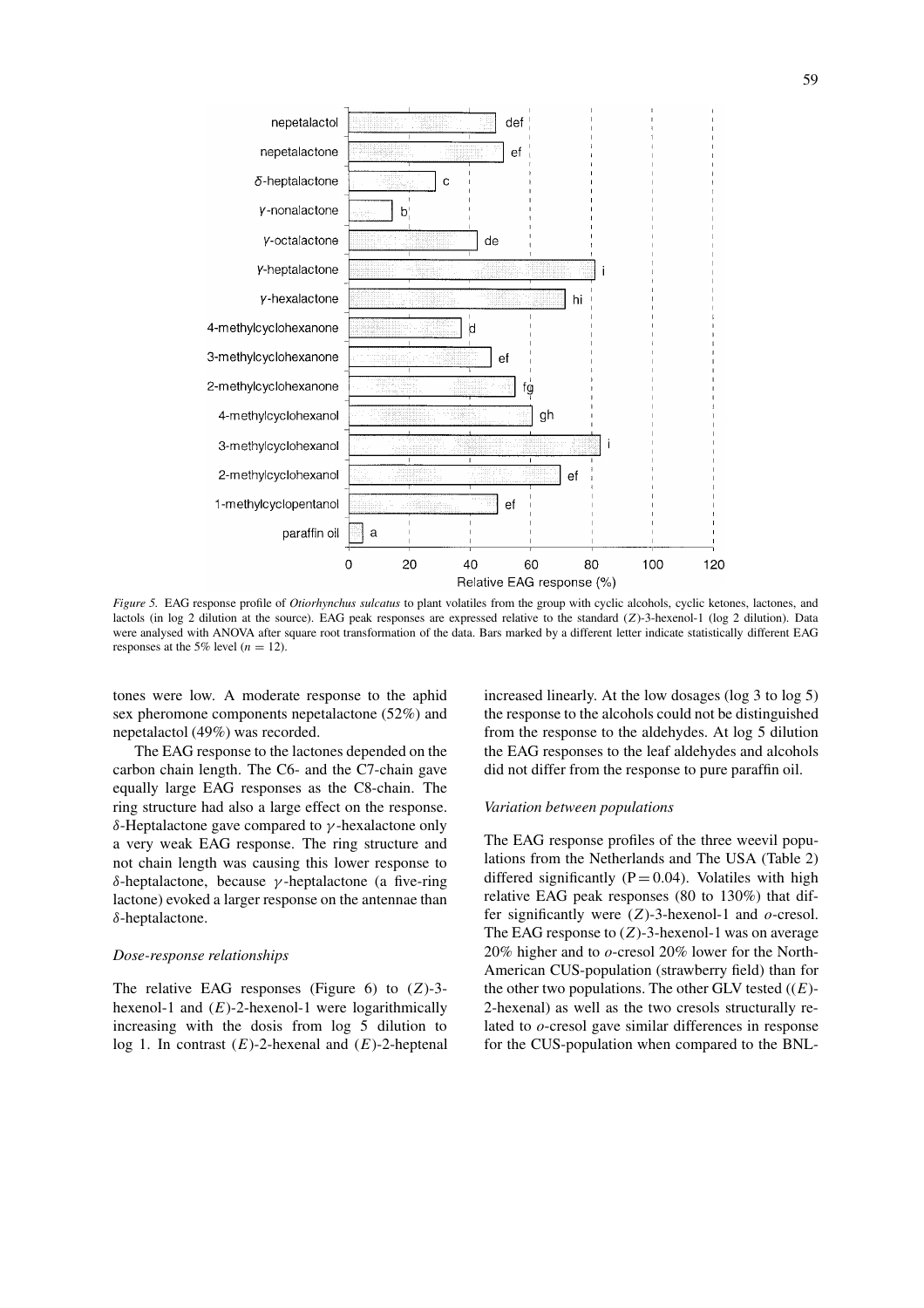

*Figure 6.* Dose-response relationships for EAG peak responses of *Otiorhynchus sulcatus* to the green leaf volatiles (*Z*)-3-hexenol-1,  $(E)$ -2-hexenol-1,  $(E)$ -2-hexenal, and  $(E)$ -2-heptenal. Means  $\pm$  95% c.i.  $(n = 12)$ .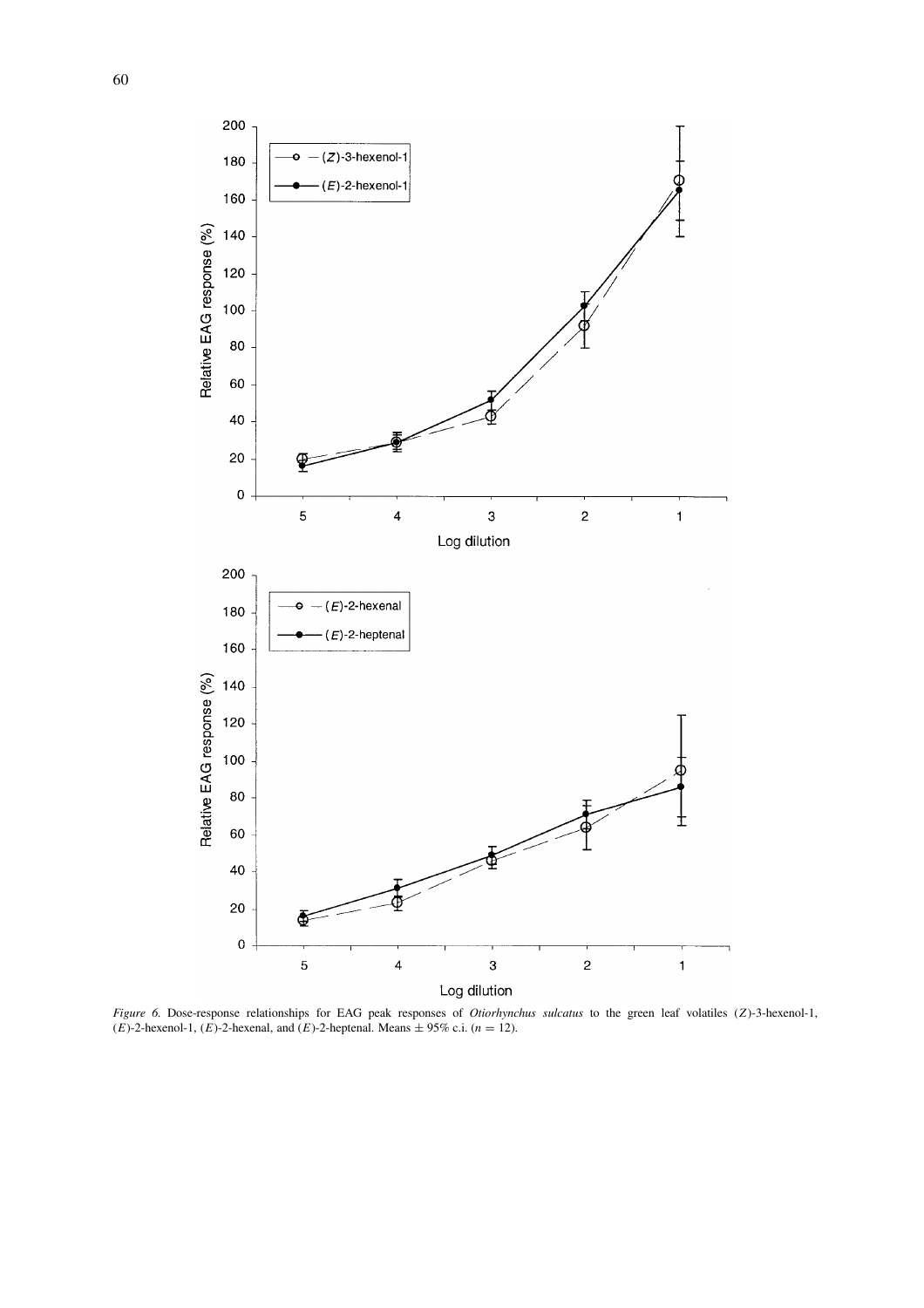population. Other volatiles evoking lower EAG values (*<*65%) that differed significantly between populations were several benzaldehydes, myrtenal, and *γ* -hexalactone. All these volatiles evoked similar or higher EAG responses on the antenna of the CUSpopulation than on the antenna of one or both of the other populations tested. The absolute EAG response of the vine weevil to the standard (*Z*)-3-hexenol-1, diluted 100-fold in paraffin oil, was  $1.2 \pm 0.2$  mV (mean  $\pm$  95% c.i.) for the BNL-population,  $1.3 \pm 0.2$  mV (mean  $\pm$  95% c.i.) for the CUS-population, and 1.4  $\pm$  $0.2 \text{ mV}$  (mean  $\pm 95\%$  c.i.) for the WUS-population.

#### **Discussion**

The EAGs recorded from a wide spectrum of plant volatiles revealed only a limited number of odours that evoked substantial responses on the vine weevils' antenna. Large EAG responses were more numerous in the group of fatty acid derivatives: a group with components containing the so-called green leaf volatiles (GLV). These GLV are common odour compounds that all green plant parts release and only the proportion and composition of the components vary between different plant species (Visser et al., 1979). General characteristic of the weevils' response profile was the large EAG response to C6-molecules with an alcohol group and the virtual absence of sensitivity to odours in the terpene group and the group containing N- or S-atoms which contain many plant specific odours, used by other weevil species to find their preferred host-plants. Pickett et al. (1996) presented for the vine weevil EAG results of 14 volatiles. The results of their work are in accordance with our results.

In our trials, release rates of different plant volatiles, at the same dilution in paraffin oil, may vary and cause dose-response related effects in the EAG response on the insects' antenna. However, the comparison of EAG responses to a range of volatiles is still feasible as the variation in responses between volatiles depends mainly on the sensitivities of the receptor system under study. Visser et al. (1996) showed this by comparing the EAG response of four aphid species to 35 volatiles.

Variability in peak response is relatively high for hexylamine. The variation is not due to the properties of the volatile since EAG shapes are identical. We therefore suspect that the artificial damage to the club of the antenna, provided for EAG measurements, is an important source of variation in the EAG recordings.

Most receptor neurons for weevil species are located on the club of the antenna. If only a small number of neurons respond to certain volatiles it is likely that this source of variation is more important. For the boll weevil, *Anthonomus grandis* Boh., Dickens (1990) showed that a variable number of neurons on the club of the antenna respond to different plant volatiles. A large number of the tested neurons responded to GLV and for example only a few to plant volatiles like benzaldehyde, *trans*-*β*-ocimene and linalool.

*Green leaf volatiles.* For a polyphagous insect like the vine weevil the green leaf volatiles may be important for orientation to host plants. Visser (1986) was the first to stress the importance of green leaf volatiles for host plant location by insects. Recently Hansson et al. (1999) reported the existence of specific neurones for the detection of a number of green leaf volatiles, which supports Visser's hypothesis. Several coleopteran insects have been shown to use GLV in host plant finding. The Colorado potato beetle, *Leptinotarsa decemlineata* Say, uses the specific, green leaf odour composition of its preferred host plant as an orientation cue (Visser & Avé, 1978). For the boll weevil, *A. grandis*, Dickens (1990) showed with single neuron recordings that a relatively large number of neurons respond to GLV and that most of these neurons were primarily responsive to (*E*)-3-hexenol-1. Both (*E*)-3-hexenol-1 and hexanol-1 enhance behavioural response of the boll weevils to their aggregation pheromone, grandlure (Dickens, 1989). This shows that interactions exist between green leaf volatiles and pheromones in the attraction of insects. In choice situations, vine weevils also prefer certain plant species (van Tol & Visser, 1998) thus green leaf odour composition, possibly in combination with other plant volatiles, may also be involved in the orientation to their preferred host plants.

*Host plant volatile composition.* It is possible to relate our EAG results to information about plant volatiles available in some of the preferred plant species. Hamilton-Kemp et al. (1988) detected 15 volatiles in the headspace from undamaged strawberry leaves, an important host plant of the vine weevil. The main components were (*Z*)-3-hexenol-1, (*Z*)-3 hexenyl acetate, hexanol-1, linalool, benzylalcohol, and 2-phenylethylalcohol. All these volatiles, except for hexenyl acetate, evoked intermediate to high responses in the antenna of the vine weevil, as shown in this paper. Analysis of the essential oils of strawberry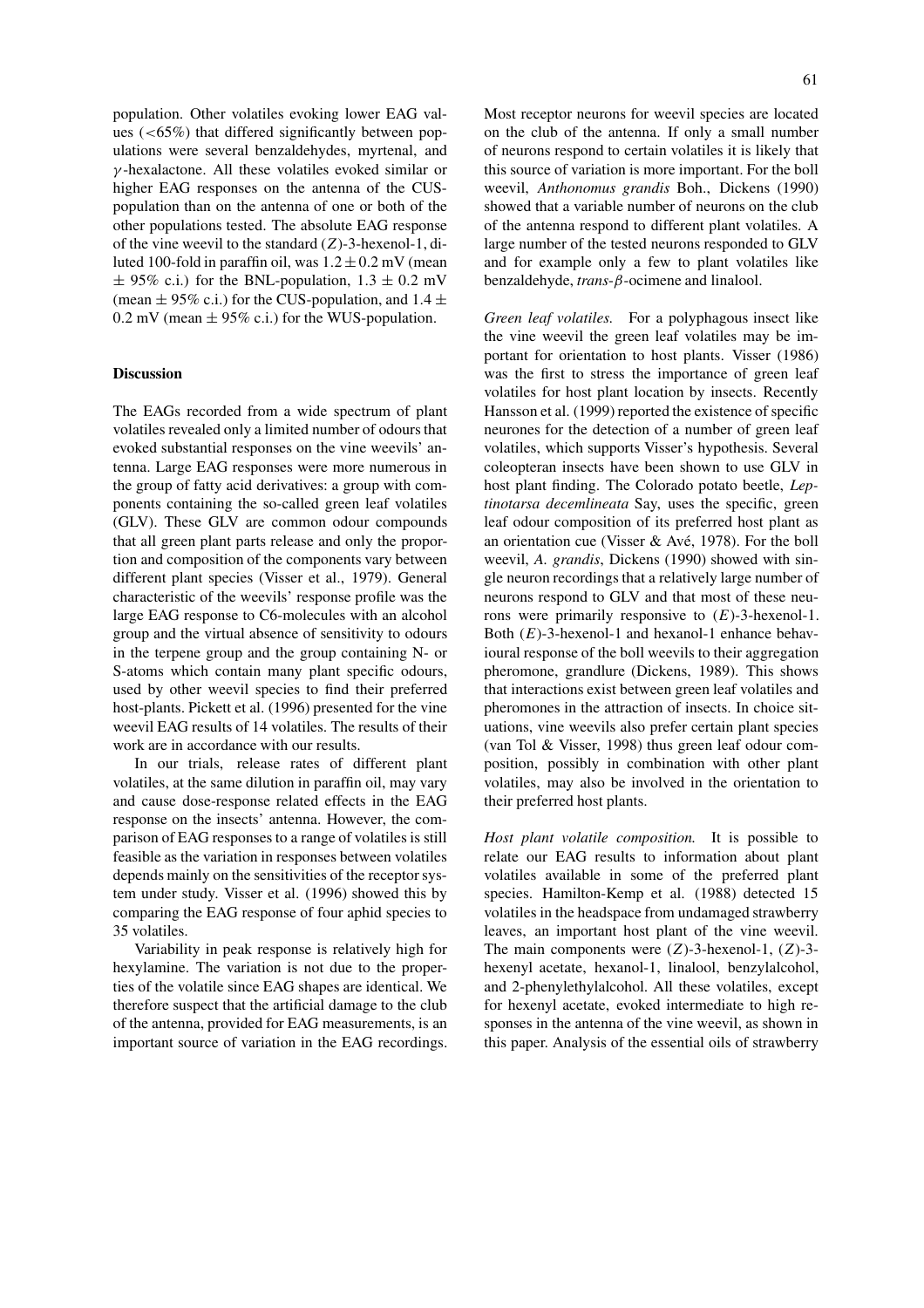leaves by Khanizadeh & Bélanger (1993) yielded several compounds absent from headspace volatiles composition. They found linalool and nonanal as predominant components and further compounds like (*Z*)-3 hexenol-1, (*E*)-2-hexenal and heptanol in larger quantities. These volatiles detected by headspace analyses contain the potential attractants for the vine weevils. Essential oil analysis reveals often more compounds that are not, or in trace amounts, released by undamaged plants. Herbivory-damaged plants may lead to the emission of relatively large amounts of plant volatiles that are not emitted – or only in trace amounts – by mechanically damaged plants or undamaged plants (Dicke et al., 1990; Turlings et al., 1990). Thus, essential oil analysis may give additional information about potentially attractive volatiles. *Taxus canadensis* Marsh.' essential oil does not contain monoterpenes in substantial amounts in contrast to other conifers. This is why this plant species is less aromatic and resinous than other conifers (Jean et al., 1993). The lack of monoterpenes in the essential oils is probably also the case in most other *Taxus* species. Vine weevil was found to be not attracted to conifers except for *Taxus* spec. and thus many specific monoterpenes emitted in large amounts by conifers may not play an important role in attraction of this weevil. We even suspect that the terpenes in conifers have deterrent effects on the feeding vine weevil, explaining the aversion for conifers and acceptance of *Taxus* as a food source (van Tol, unpubl.).

*Defensive plant compounds and lignins.* Many of the food plants of the vine weevil are poisonous to vertebrates and insects. Several of these defensive secondary plant compounds are released or formed when plants are damaged. These compounds could be involved in attraction of the vine weevils. Except for the green leaf volatiles, the compounds eliciting a high EAG response are benzene structures and some lactones. Several plant species in the families of the Rosaceae and Taxaceae produce cyanogenic glucosides (Seigler, 1991): In *Taxus baccata* taxifylline, dhurrine, triglochinine, and isotriglochinine (Seigler, 1991; Khan & Parveen, 1987). When plants are damaged these compounds are enzymatically broken down and benzaldehyde related molecules are released (Seigler, 1991; van Genderen et al., 1996). Several of these evoke strong antennal responses in the vine weevil. Seigler (1991) reviewed reports in which several specialist insects were documented to use cyanide and cyanogenic compounds that are released after enzymatic breakdown of these glycosides, as kairomones or phagostimulant. Vine weevils heavily attack both *Euonymus* and *Sedum*. These plants, belonging to two different plant families (Celastraceae and Crassulaceae, respectively), both produce the so-called butenolides in their leaves (Fung et al., 1988, 1990; Menken et al., 1992). The main butenolide produced is sifonodine. Sifonodine represents an *α, β*-unsaturated *γ* -lactone. Interestingly two closely related *γ* -lactones elicit large EAG responses in the vine weevil.

Lignins in woody plants, preferred by the vine weevil, are another large reservoir, containing potential volatiles. It is beyond the scope of this paper to list all possible compounds that have lignin as a precursor. However, typical structures that are present in lignin of *Taxus* spp. (Khan & Parveen, 1987) are closely related to EAG-active substances like *o*-cresol and 1,2-dimethoxybenzene.

*Variation between populations.* The EAG response profiles to a group of volatiles in three geographically distinct populations of weevils suggest betweenpopulation variation in receptor sensitivity. Both populations from the USA are restricted to single plant species (strawberry for the Connecticut population and cranberry for the Washington State population) and have been isolated from the European population (from a field with a mixture of *Taxus* and *Euonymus*) for an unknown period. The variation in response to the group of volatiles tested is mainly found for the CUS-population when compared to the other two populations. When drawing conclusions from these results one should keep in mind that the results are based on a relative small selection of weevils from the populations. Further, the condition of the weevils from the different populations may vary and influence the effects found between the three tested groups of weevils. Two compounds evoking high EAGs on the antenna differ in peak response between populations. The North-American population of the vine weevil (CUS), collected from strawberry fields, is giving a generally 20% lower EAG response to cresols and a 20% higher response to the green leaf volatile (*Z*)-3 hexenol-1 when compared with the populations from cranberry and the population from the Netherlands (collected from a field with *Taxus* and *Euonymus*). Cresol is a phenolic compound. Phenolic compounds are commonly found in woody plants but are not detected by headspace and essential oil analysis in strawberry leaves (Hamilton-Kemp et al., 1988; Khanizadeh & Bélanger, 1993). For (*Z*)-3-hexenol-1,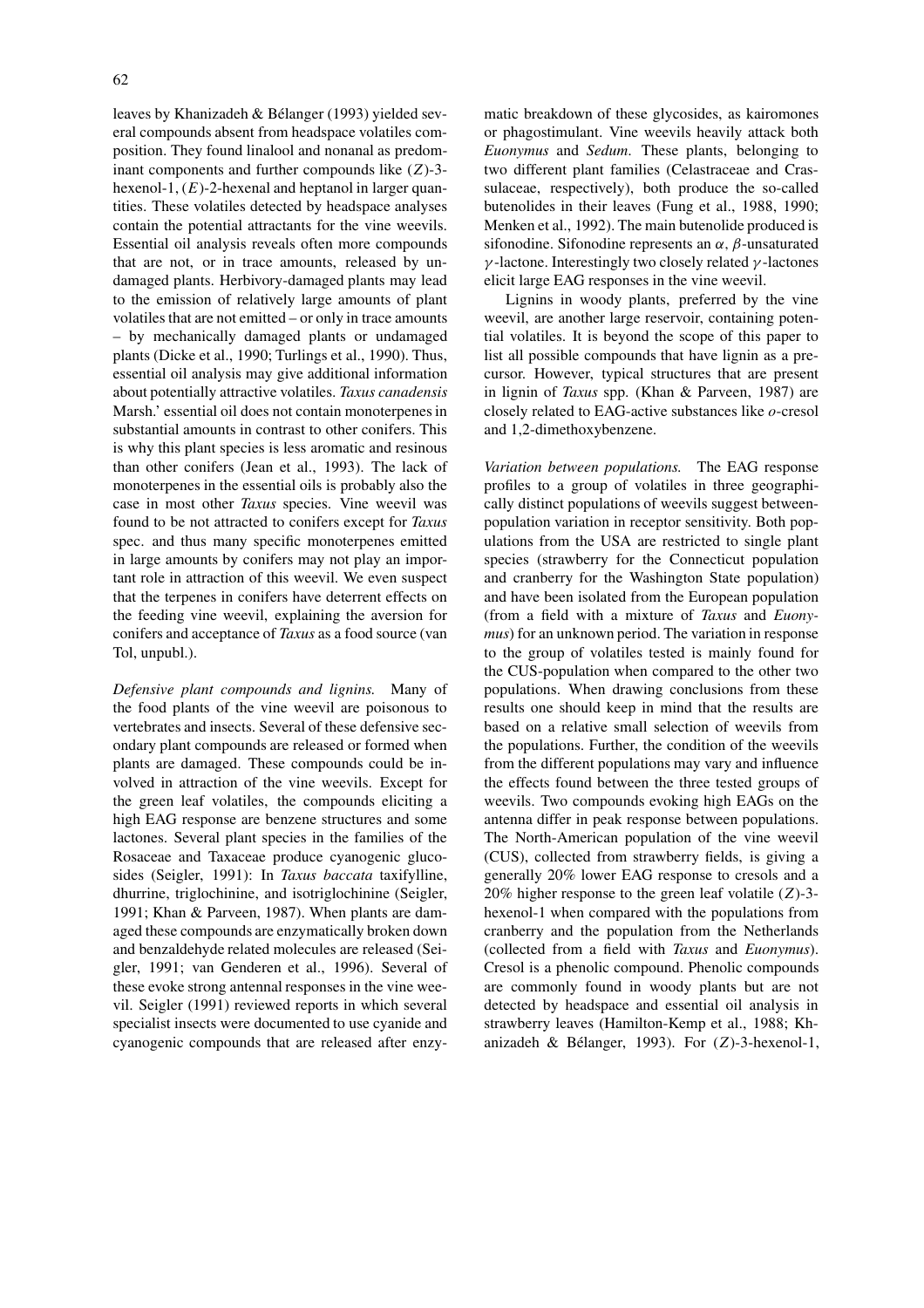Hamilton-Kemp (1988) showed this to be the dominant volatile released by the undamaged leaves (more than 50% of the total amount of volatiles released). Unfortunately, we have no data about the relative release rate of this GLV from undamaged leaves of cranberry and *Taxus*. Other differences between the populations were found for several volatiles evoking only moderate EAGs on the weevils' antenna. In general the EAGs for the CUS-population to these volatiles were higher than for the other two populations. Small differences in EAG responses can still be associated with different host-plant preferences as van der Pers (1981) showed for several *Yponomeuta* species. Behavioural tests with these volatiles should be performed to see whether these EAG differences found have led to a significant different behaviour in host-plant searching for the different weevil populations. Most likely, however, the composition of the odour blend determines the insects' preference and not the EAG response to the single compounds, stating the importance of performing behavioural tests.

Many of the volatiles reported from food plants of the vine weevil occur in other plant species as well. Therefore the EAG response profile can give only limited indications about the possible attractiveness of the volatiles. The weevils prefer certain plant species in choice situations and we suspect that they combine the information of the GLV-odours with the information of some more specific plant volatiles to select their host plant in the field. The strong attraction, and absence of preference, of the vine weevil to mechanically and weevil-damaged *Euonymus* (van Tol, unpubl.) combined with the results of our EAG study indicate an important role for the volatile green leaf compounds in attraction. With GC-EADs and behavioural assays of the attractive plants and plant odour components, we hope to elucidate the attractant and develop an effective lure to monitor the incidence of vine weevils.

## **Acknowledgements**

This work is supported by the Dutch programme LNV-DWK 338 for insect pest control. We thank Paul Piron (Plant Research International, Wageningen-UR) for keeping the weevils in good health, Richard Cowles (The Connecticut Agricultural Experiment Station, Windsor, USA) for kindly providing us with vine weevils and Maurice Sabelis for critically reading the manuscript.

## **References**

- Dicke, M., T. A. van Beek, M. A. Posthumus, N. Ben Dom, H. van Bokhoven & A. E. de Groot, 1990. Isolation and identification of volatile kairomone that effects acarine predator-prey interactions: Involvement of host plant in its production. Journal of Chemical Ecology 16: 381–396.
- Dickens, J. C., 1989. Green leaf volatiles enhance aggregation pheromone of boll weevil, *Anthonomus grandis*. Entomologia Experimentalis et Applicata 52: 191–203.
- Dickens, J. C., 1990. Specialized receptor neurons for pheromone and host plant odors in the boll weevil, *Anthonomus grandis* Boh. (Coleoptera: Curculionidae). Chemical Senses 15: 311–331.
- Doss, R. P., 1983. Root weevil feeding on *Rhododendron*: A review. Journal of Environmental Horticulture 1: 67–71.
- Evenhuis, H. H., 1978. Bionomics and control of the black vine weevil *Otiorhynchus sulcatus*. Mededelingen van de Faculteit Landbouwwetenschappen Rijksuniversiteit Gent 43: 607–611.
- Feytaud, J., 1918. Etude sur l'otiorhynque sillonné (*Otiorhynchus sulcatus* Fabr.). Annales du Service des Epiphyties 5: 145–192.
- Fung, S. Y., W. M. Herrebout, R. Verpoorte & F. C. Fischer, 1988. Butenolides in small ermine moths, *Yponomeuta* spp. (Lepidoptera: Yponomeutidae), and spindle-tree, *Euonymus europaeus* (Celastraceae). Journal of Chemical Ecology 14: 1099– 1111.
- Fung, S. Y., J. Schripsema & R. Verpoorte, 1990. *α, β*-unsaturated *γ* -lactones from *Sedum telephium* roots. Phytochemistry 29: 517–519.
- Genderen, H. van, L. M. Schoonhoven & A. Fuchs, 1996. Chemisch-ecologische flora van Nederland en België: een inleiding over aard en ecologische betekenis van secundaire plantestoffen, KNNV Uitgeverij, Utrecht, 299 pp.
- Hamilton-Kemp, T. R., R. A. Andersen, J. G. Rodriguez, J. H. Loughrin & C. G. Patterson, 1988. Strawberry foliage headspace vapor components at periods of susceptibility and resistance to *Tetranychus urticae* Koch. Journal of Chemical Ecology 14: 789–796.
- Hansson, B. S., M. C. Larsson & W. S. Leal, 1999. Green leaf volatile-detecting olfactory receptor neurones display very high sensitivity and specificity in a scarab beetle. Physiological Entomology 24: 121–126.
- Hanula, J. L., 1988. Oviposition preference and host recognition by the black vine weevil, *Otiorhynchus sulcatus* (Coleoptera: Curculionidae). Environmental Entomology 17: 694–698.
- Horst van der, M. J. & R. W. H. M. van Tol, 1995. Integrated pest management in nursery stock in the Netherlands. Mededelingen van de Faculteit Landbouwwetenschappen Rijksuniversiteit Gent 60: 759–762.
- Jean, F.-I., F.-X. Garneau, G. J. Collin & M. Bouhajib, 1993. The essential oil and glycosidically bound volatile compounds of *Taxus canadensis* Marsh. Journal of Essential Oil Research 5: 7–11.
- Khan, N. U.-D. & N. Parveen, 1987. The constituents of the genus *Taxus*. Journal of Scientific and Industrial Research 46: 512–516.
- Khanizadeh, S. & A. Bélanger, 1993. Analysis of the essential oil of the leaves of *Fragaria* × *ananassa* Duch. Journal of Essential Oil Research 5: 109–111.
- Landolt, P. J. & T. W. Phillips, 1997. Host plant influences on sex pheromone behavior of phytophagous insects. Annual Review of Entomology 42: 371–391.
- Masaki, M., K. Ohmura & F. Ichinohe, 1984. Host range studies of the black vine weevil *Otiorhynchus sulcatus* (Fabricius) (Coleoptera: Curculionidae). Applied Entomology and Zoology 19: 95-106.